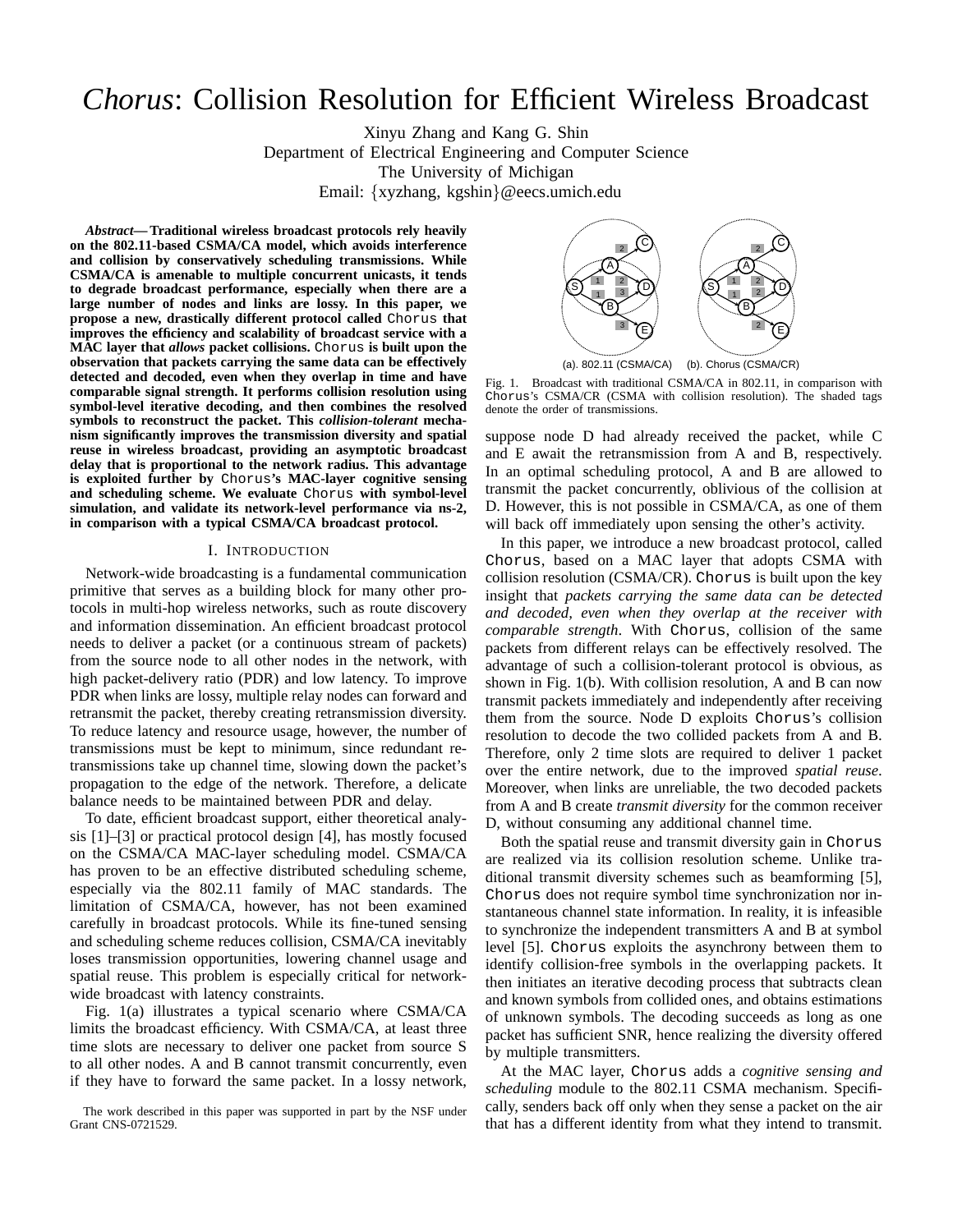Such a cognitive MAC allows Chorus to fully exploit the advantage of collision resolution, while maintaining friendliness to background traffic. In addition, the collision-resolution capability enables anonymous broadcast at the network layer, without any topology or neighborhood information.

To quantify the effectiveness of Chorus, we establish an analytical framework for its achievable SNR and bit error rate (BER), which takes into account the error-propagation effects in iterative collision resolution. We further analyze its networklevel performance in terms of latency and throughput. With a joint design of CSMA/CR and broadcast, Chorus achieves  $\Theta(r)$  latency (r is the network radius), which is asymptotically lower than existing practical schemes.

To verify the feasibility of Chorus's collision resolution, we implement the iterative decoding and packet combination in a symbol-level simulator. To evaluate Chorus's performance in large networks, we feed the above fine-grained analytical and simulation results into the PHY layer of ns-2, implement the CSMA/CR MAC and broadcast protocol, and compare Chorus with a CSMA/CA based protocol. In a large set of randomly-chosen topologies, Chorus shows several-fold performance improvement in latency and PDR. The performance gain is relatively insensitive to network size, source rate and link quality, and is observed in both single- and multi-source broadcast scenarios. These properties are especially valuable for information dissemination in large-scale wireless networks, and signify the importance of exploiting PHY-layer signal processing to improve application performance.

The remainder of this paper is organized as follows. In Sec. II, we review existing work in contrast with Chorus. We introduce the collision resolution mechanism in Sec. III, and then the cognitive sensing, scheduling and network-layer broadcast scheme in Sec. IV. In Sec. V, we derive Chorus's achievable SNR and BER, and analyze its asymptotic broadcast performance. We evaluate Chorus's performance via simulation in Sec. VI, and conclude the paper in Sec. VII.

#### II. RELATED WORK

Efficient broadcast in multihop wireless networks has been studied extensively, from both theoretical and practical perspectives. From the theoretical perspective, it is well-known that scheduling a minimum latency broadcast is NP-hard, either in a general undirected graph [3] or in a unit disk graph (UDG) [1]. Without the minimum latency constraint, analytical solutions demonstrated the feasibility of scheduling with time complexity  $\Omega(r \log n)$  [6] in a distributed anonymous broadcast, and  $r +$  $O(\log r)$  [2] in centralized broadcast with known topology, where  $r$  and  $n$  denote the network radius and number of nodes. More recent work has improved the efficiency, and adopted more realistic models such as the interference graph [7].

Practical broadcast protocols have mostly adopted the 802.11 CSMA/CA and extended it to multi-hop networks. A main mechanism is to prune the topology, leaving only a backbone that covers the entire topology. The double-coverage broadcast [4], for example, reduces redundant transmissions by selecting nodes that cover more neighbors, while ensuring each node is covered at least twice, such that retransmission can be exploited to improve delivery ratio. The fundamental difference between Chorus and such existing protocols lies in its MAC layer scheduling protocol. With a joint design of CSMA/CR and

network level broadcast, Chorus can achieve the  $\Theta(r)$  latency bound, hence it has both theoretical and practical relevance.

The advent of high-performance software radios has been inspiring wireless protocols beyond the CSMA/CA paradigm. For instance, interference cancellation [8] can be used to resolve two collided packets with disparate strength. The main challenge in applying interference cancellation to multi-hop wireless networks is that the transmitters need delicate power control to ensure decodability. In Chorus, even two packets with similar strength can be effectively decoded, because each sees the other as a complement, rather than interferer. If the RSS of one packet is significantly lower than the other, such that it cannot be detected, then Chorus automatically resorts to the capture effect to decode the strong packet.

Chorus is partly inspired by the ZigZag protocol [9], which exploits the signal processing capability of software radios to solve the hidden terminal problem in WLANs. ZigZag extracts symbols from collided packets by identifying repeated collisions of two hidden terminals. It treats each collided packet as a sum over two packets. The two original packets are recovered from two known sums, similar to solving a linear system of equations. In the PHY layer, Chorus uses similar collision resolution mechanism as ZigZag, but it resolves multiple packets from a single collision, given that the packets are the same. In addition, Chorus aims at improving broadcast efficiency in wireless mesh networks, where it exploits transmit diversity and spatial reuse, using MAC layer cognitive sensing and broadcast scheduling.

The feasibility of allowing concurrent transmissions to create diversity has also been explored in communications. Concurrent cooperative communication [10], for example, allows co-located wireless nodes to transmit at the same time, thus forming a virtual antenna array that increases signal strength at the common receiver. Beamforming protocols [5] synchronize the transmitters, such that their signals can combine coherently at the receiver. These techniques require strict frequency, phase, and time synchronization at the symbol level, among distributed transmitters. Such fined-grained synchronization remains an open challenge [5], due to the limited time resolution at the wireless nodes, and the variation of the wireless channels.

## III. COLLISION RESOLUTION IN CHORUS

In this section, we introduce the physical-layer collision resolution in Chorus. For clarity, we start with a simple case of two-packet collision, focusing on how to detect, decode, and combine the collided packets to achieve the diversity gain. Then, we deal with the general case of resolving more than two packets' collision. Note that we have adopted a similar PHY layer in a separate paper [11] which presents a more comprehensive introduction to the implementation of collision resolution in software radios. Its objective is to realize nonorthogonal cooperative communications without tight synchronization among relays.

#### *A. Detecting Collided Packets*

In Chorus, a transmitter attaches a known random sequence to the beginning of each packet as a preamble. The receiver then uses a *matched filter* to detect the exact arrival time of this preamble. A matched filter is an optimal linear correlator that maximizes the SNR when correlating unknown signals with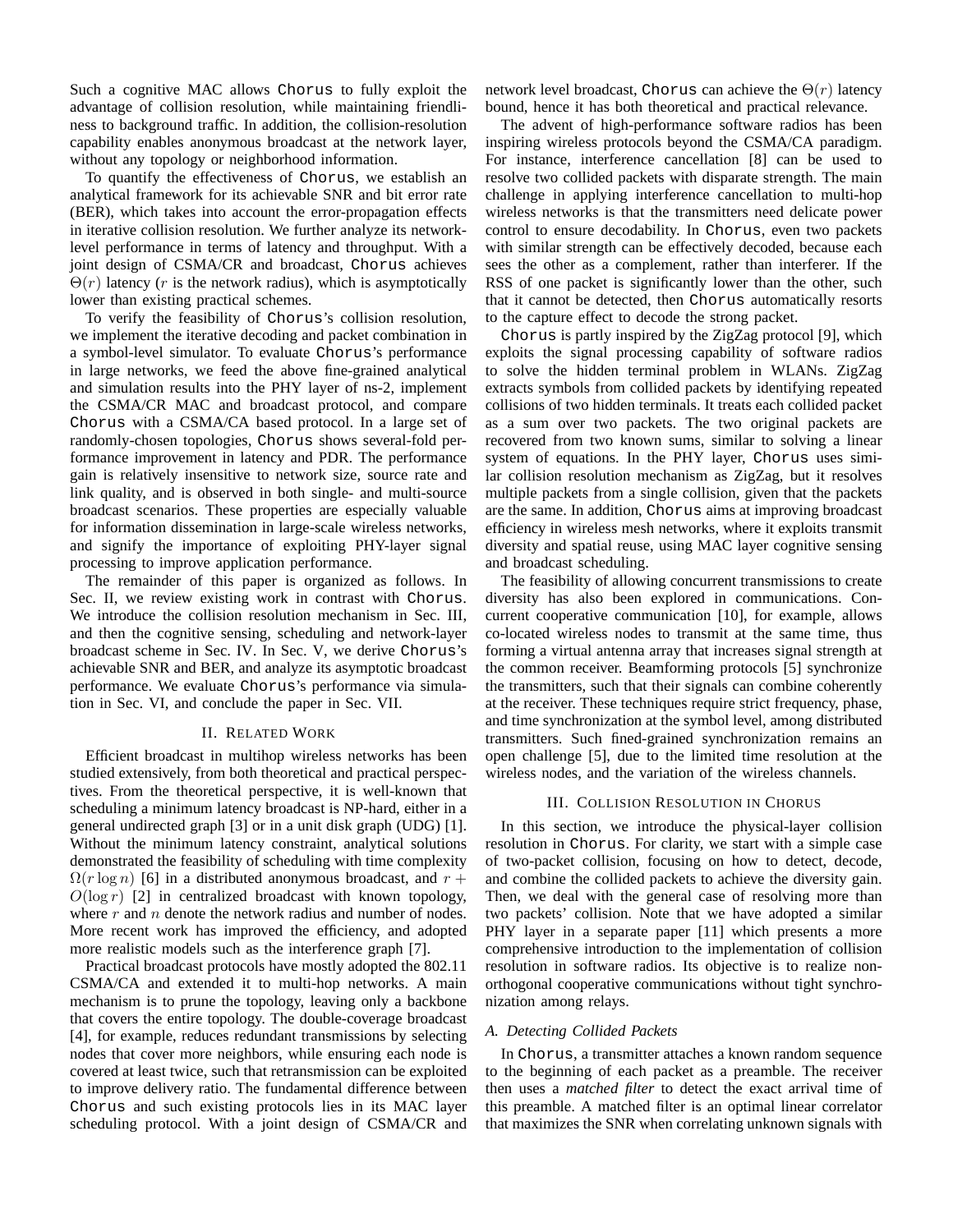

Fig. 2. Iteratively decoding two collided packets carrying the same data.

a known sequence [12]. It outputs a peak value whenever the packet preamble is detected, even if the preamble is hidden in a strong noise. It operates continuously, so that those preambles overlapping with other packets can still be identified. The number of preambles detected in a run indicates the number of overlapping packets at the receiver.

The peak output grows linearly with the number of bits in the preamble, and with the RSS of the packet [12]. Therefore, the detection threshold is also a linear function of these two factors [9]. In has been observed that using a 32-bit pseudo-random preamble, the collision detection probability is higher than 98% under practical wireless settings [9]. Hence, the preamble introduces negligible overhead to the packet.

## *B. Iterative Collision Resolution*

Since a packet usually consists of thousands of symbols, the probability of two collided packets being aligned perfectly is close to zero. In practice, the higher-layer operations at transmitters introduce further randomness, resulting in asynchronous arrival time. We identify the natural offset between the two packets by detecting their preambles. Within the offset region, no collision occurs. We first decode the clean symbols therein, and then iteratively subtract such known symbols from the collided ones, thereby obtaining the desired symbol.

For instance, in Fig. 2, two packets (head packet P1 and tail packet P2) from different transmitters collide. We first decode the two clean symbols A and B in P1. Symbol C is corrupted as it collides with  $A'$  in P2, resulting in a combined symbol S. To recover C, note that symbols  $A'$  and A carry the same bit, but the analog forms are different because of channel distortion. Therefore, we need to reconstruct an image of A′ by emulating the channel distortion over the corresponding bit that is already known via  $A$ . The channel distortion effects, including amplitude attenuation, phase shift, frequency offset, and timing offset, can be accurately estimated using standard communication techniques, as demonstrated in realistic experimental work [9].

After reconstruction, we subtract the emulated  $A'$  from  $S$ , obtaining a decision symbol for  $C$ . Then, the decision symbol is normalized using the channel estimation for P1, and a slicer decides if the bit in  $C$  is 0 or 1. For BPSK, the slicer outputs 0 if the normalized decision symbol has negative real part, and 1 otherwise. The decoded bit in  $C$  is then used to reconstruct  $C'$ and decode E. This process iterates until the end of the packet is reached. The iteration for other collided symbols proceeds similarly. The estimation, reconstruction and cancellation for higher-order modulation schemes, such as M-PSK (M=4, 8, 16, 64), can be realized in a similar way, except that the signal constellation is mapped to different complex numbers [9]. Also note that the above procedure has linear complexity with respect to packet length, which is similar to ZigZag [9] and interference cancellation [8].

Beside the iterative decoding in the forward direction, Chorus can also work backward, starting from the clean symbols in P2  $(i.e., symbol Y' and Z')$ , until reaching its



Fig. 3. Collision resolution: the multi-packet collision case. Fig. 4. The broadcast packet format in Chorus.

beginning, hence obtaining a different estimation of the packet. Chorus then performs the following packet combination to improve the decoding probability.

# *C. Using Packet Combination to Improve Diversity*

Since P1 and P2 may have different strengths, their decoding confidence also differs. Decoding confidence is indicated by the magnitude of the decision symbol. The farther away it is from the decoding threshold (which is 0 in BPSK), the higher probability it can produce the correct bit, since this is equivalent to a higher SNR. Combining two decision symbols carrying the same bits  $(e.g., A \text{ and } A' \text{ in Fig. 2})$  can increase the decoding confidence. This is because the useful information is enhanced, while the noise within the two symbols is not combined coherently.

In Sec. V, we show that weighted summing over corresponding symbols can improve the decoding probability, when two versions of the same packets are received sequentially without collision. Such a weighted combination harvests full transmit diversity, *i.e.*, the SNR of the combined packet is the sum SNR of the two independently received packets.

For those iteratively decoded packets, we only use selective combination, *i.e.*, assigning weight 1 to the packet with the highest SNR, and 0 to all other packets. This is because a weighted combination over two iteratively decoded packets does not improve SNR. In fact, the iterative collision resolution in Chorus can cause error propagation, due to the correlation between consecutively decoded symbols. For example, in Fig. 2, if symbol A produces an erroneous bit, then the error propagates to  $A'$ , which affects subsequent symbols such as  $C$ . Fortunately, such error propagation stops if the actual bits of  $A'$  and  $C$ are the same. In this case, after subtracting the error image of A′ , we obtain a strengthened symbol that indicates the correct bit of  $C$ . Error propagation also stops when symbol  $C$  has a much higher strength than  $A'$ . Based on these two intuitions, we bound Chorus' BER, proving that the probability of error propagation decays exponentially with the error length (Sec. V).

#### *D. Multi-packet Collision Resolution*

Since Chorus allows concurrent transmissions, multiple versions of a packet can collide, especially when the network has high density. The resolution of multi-packet collision is complicated by the fact that intermediate packets no longer have clean symbols at the beginning or end. Fig. 3 illustrates a typical scenario.

Denote the earliest and latest packets as *head packet* and *tail packet*, respectively. To decode the head packet, Chorus proceeds in a way similar to the two-packet case, except that it needs to subtract multiple reconstructed symbols, including the one from the tail and those from the intermediate packets.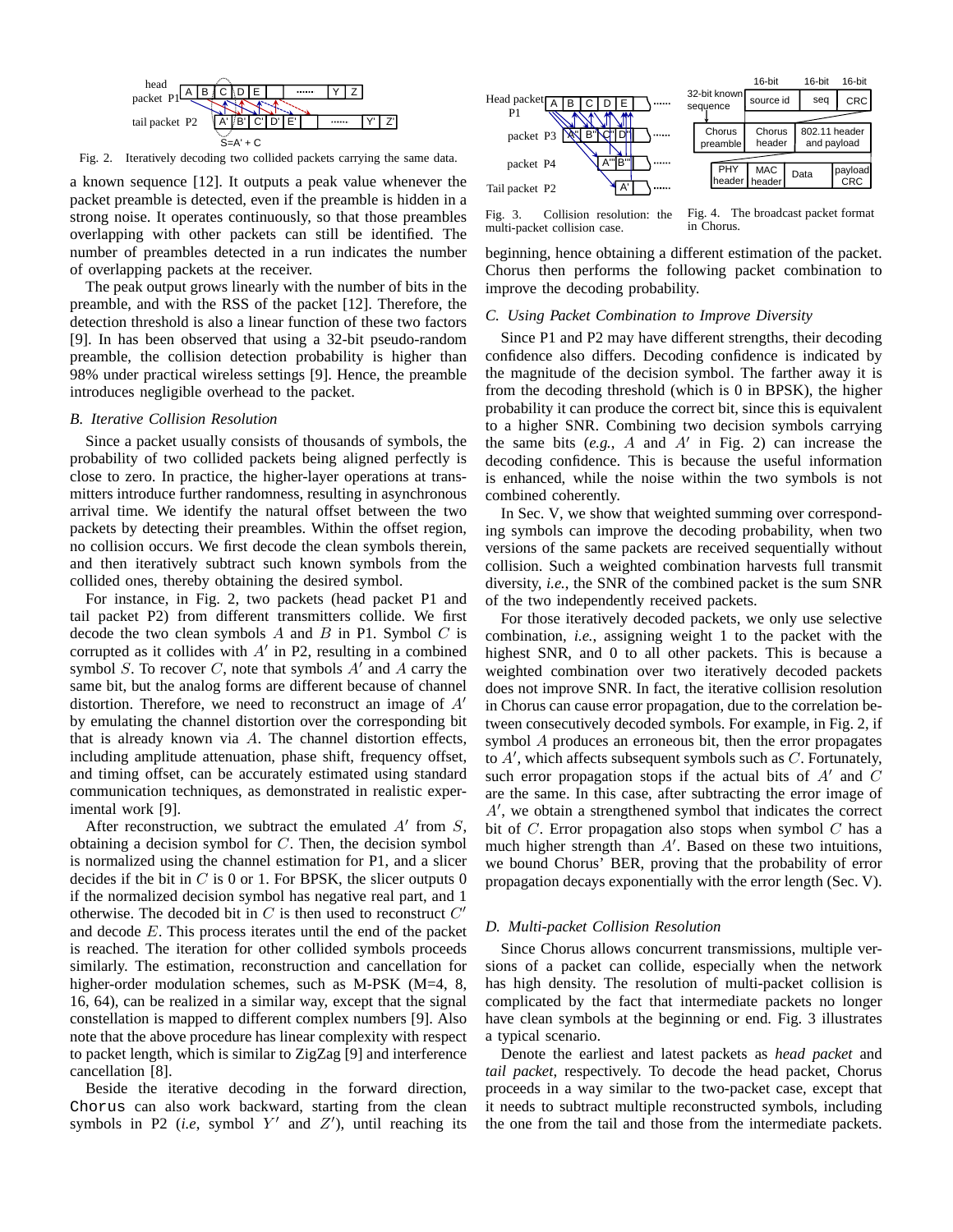

Fig. 5. The MAC layer control flow in Chorus. seq' denotes the sequence number of the packet on the air.

Similarly, another version can be obtained by decoding the tail packet, but in reverse order, starting from its end backward to the beginning. To obtain additional versions from intermediate packets, Chorus performs simple hard decoding. It tracks the packet symbol-by-symbol, treating all others as noise. Intuitively, the results have reasonable confidence only when this packet has much higher strength than others. The achievable decoding confidence will be rigorously characterized in Sec. V.

## IV. COGNITIVE SENSING AND BROADCAST SCHDULING

Chorus's physical layer collision resolution must be integrated with the MAC layer, in order to reduce *unresolvable collisions* occurring when packets with different data collide. In addition, Chorus's network layer must ensure broadcast packets can reach the network edge. Next we detail both the MAC and network layer support for broadcast.

#### *A. MAC Layer Cognitive Sensing and Scheduling*

Chorus's MAC layer maintains the carrier sensing and backoff in the 802.11-based CSMA protocol, but adopts cognitive sensing that exploits the collision-resolution advantage, while avoiding unresolvable collisions. The principle of cognitive sensing is to decode the identity of the packet on the air, and accordingly, make the transmission decision. To this end, Chorus needs to add a new header field into the 802.11 packet.

*1) Chorus packet format:* Fig. 4 illustrates the broadcast packet format in Chorus. First, a known random sequence is attached to facilitate packet detection and offset identification (Sec. III-A). Second, a *Chorus header* field is added, which informs the receiver of the packet's identity, including the broadcast source's ID and the packet's sequence number. A 16-bit CRC (Cyclic Redundancy Check) [12] is included in this header. In case of CRC failure, this packet is discarded as it conveys wrong identity information.

When the headers of two packets collide, Chorus proceeds with the iterative decoding, assuming they have the same identity. After the decoding, it performs CRC over the header of each packet to ensure they are identical. If not, a decoding failure occurs, and both packets will be discarded. A decoding failure also happens when the CRC over the payload fails.

*2) Scheduling of Sensing and Transmissions:* With the collision-resolution capability, each transmitter calls a SEND procedure to perform cognitive sensing, as shown in Fig. 5 Transmitters make scheduling decision following three rules:

*R1*. Forward a packet immediately if the channel is idle.

*R2*. If the channel is busy, and the packet in the air is exactly one of the packets in the transmit queue, then start transmitting the pending packet.



Fig. 6. Control flow for scheduling network-wide broadcast.

*R3*. If the channel is busy, but a preamble cannot be detected, or the header field of the packet on the air cannot be decoded, or a different packet is on the air, then start the backoff procedure according to the 802.11.

R1 is typical of all CSMA protocols. R2 is unique to the CSMA/CR-based scheme in Chorus. It enforces the principle behind Chorus, *i.e.*, overlapping packets carrying the same data may not cause collisions. Instead, by collision resolution, these packets offer transmit diversity to the receiver. Therefore, a sender node, such as node B in Fig. 1, can transmit its pending packet if it has the same identify as the one on the air (*e.g.*, the one that A is transmitting). In contrast, CSMA/CA transmitters stall and back off whenever the channel is busy.

R3 ensures friendliness to alien traffic, and is relevant for multi-source broadcast and co-existence with CSMA/CA based unicast traffic. To prevent unresolvable collisions between different packets, Chorus starts the normal 802.11 backoff if it senses that the channel is occupied by such alien traffic. To reduce interference to co-existing traffic, it also backoffs conservatively if the identity of the packet on the air cannot be decoded.

The advantages of cognitive sensing and scheduling come at the expense of additional overhead. In 802.11b, the sensing time slot is 20  $\mu s$ , equivalent to the channel time of 20 bits in the broadcast mode. In contrast, Chorus needs to sense over the entire preamble and the header (80 bits in total, as indicated in Fig. 4). However, this overhead is negligible compared to the packet length. We will formalize the cost of the header overhead using both asymptotic analysis (Sec. V) and simulation experiments (Sec. VI).

# *B. Scheduling Network-wide Broadcast*

Broadcast in Chorus is anonymous and decentralized. The source and relays do not need any topology information or neighbor identity. Following the SRC procedure in Fig. 6, the source node composes a Chorus packet, and transmits it like a normal 802.11 broadcast packet. *Any* neighbor who overhears this packet will provide best-effort service by forwarding it *once*, following the FORWARD procedure. Receivers with overlapped packets perform collision resolution before continuing with the packet relaying. After each successful reception, a receiver flushes those pending packets with obsolete seq, in order to prevent unresolvable collisions between packets with different sequence numbers. Intuitively, multiple versions of a packet proceed in parallel like a wavefront, which stops at the network edge. In case of continuous broadcast, the source node can control its rate to prevent congestion, and perform retransmission to improve PDR. These further optimizations are left to the application and will not be used in our evaluation.

When multiple broadcast sessions are running concurrently,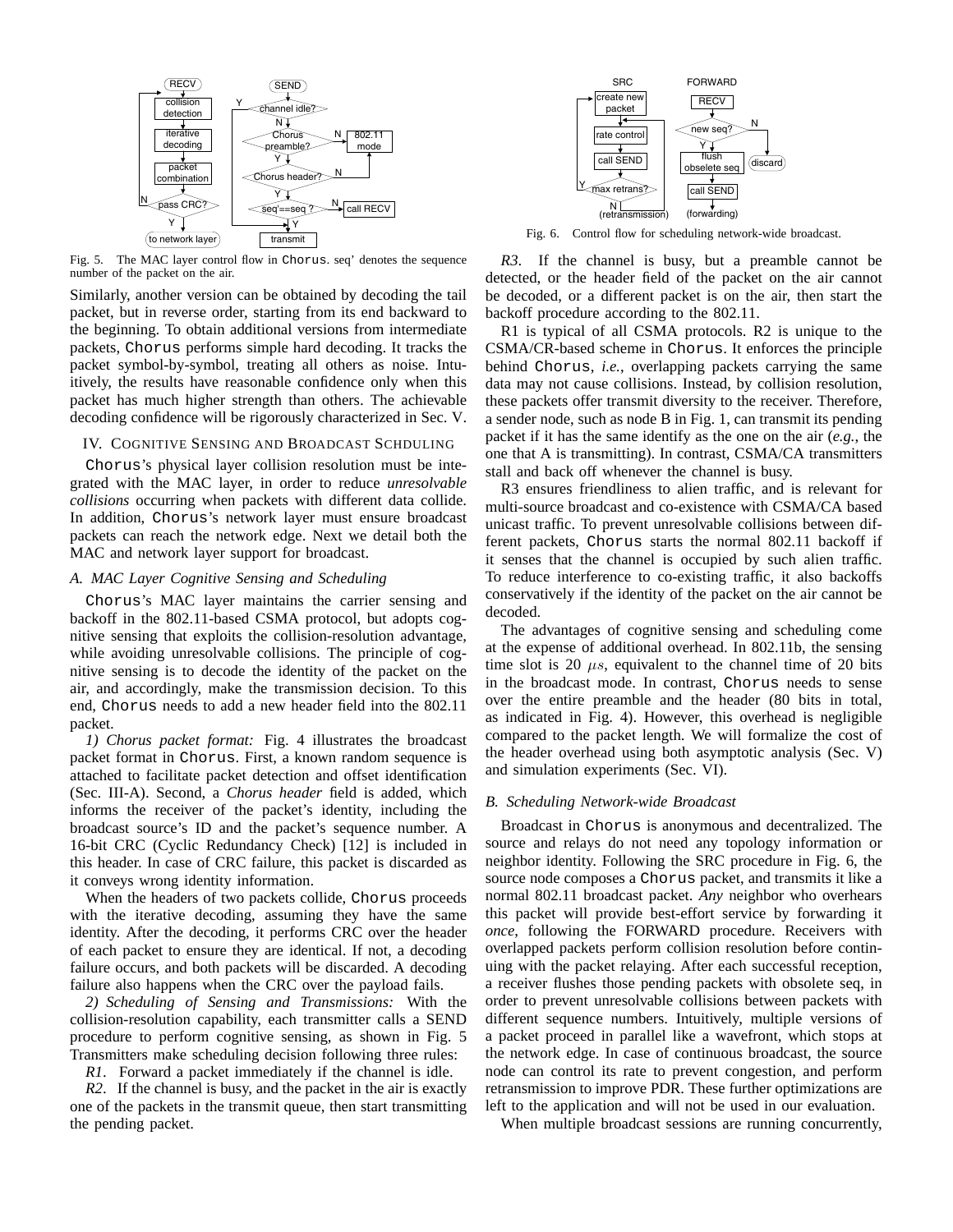their packets are identified through the source-id field in the header part. Each relay maintains a transmit queue storing the packets to be forwarded. When the channel is idle, it directly transmits the head-of-line packet. Otherwise, it follows the MAC layer cognitive scheduling protocol, which maximizes the spatial reuse opportunity by scheduling the same packets, while avoiding collision with other broadcast sessions. Note that the co-existence with unicast traffic is a special case of multi-source broadcast. In effect, the latter case requires more conservative scheduling because of more severe interference, and therefore it will be used as a benchmark for validating Chorus's friendliness to alien traffic.

## V. PERFORMANCE ANALYSIS

In this section, we first characterize the performance of collision resolution and packet combination in Chorus. We then analyze its asymptotic delay and throughput performance, in comparison with the traditional CSMA/CA schemes. The analytical results serve as guidelines for selecting the design parameters, such as packet-combining weights and maximum source rate.

Unless noted otherwise, we use the following set of notations:  $L$  for the packet length,  $F$  the offset between two collided packets,  $D$  the data rate,  $W$  the signal bandwidth,  $N$  the noise power, and  $\delta^2$  the noise variance. Multiple collided packets are indexed according to their arrival time, and  $\gamma_i$  denotes the SNR of packet  $i$ . We maintain consistent settings to the 802.11b broadcast mode. Specifically, all links adopt the 1Mbps basic access mode using BPSK [13] (assuming  $D = 1$ Mbps,  $W = 1$ MHz). No MAC-layer retransmission, ACK, RTS/CTS or other control packets are involved.

#### *A. Achievable SNR and BER*

We begin with an elementary scenario where two versions of a packet (denoted as P1 and P2) from different transmitters collide. This scenario is analogous to the two-user uplink channel in information theory [14], which adopts interference cancellation as the optimal decoder. However, Chorus's application scenario is unique in that P1 and P2 carry the same data. Ideally, they should complement, or at least do not interfere with each other. This intuition is formalized in the following set of theorems.

**Theorem 1.** *Without packet combination, the achievable SNR of* Chorus*'s collision resolution in the two-packet collision case is*  $\Lambda = \max\{\frac{P_1}{N}, \frac{P_2}{N}\}\$ . When decoding m *overlapped packets,*  $X = \max_{i} \{ N, N \}$ . When decoung *in overlapped packets*, the achievable SNR of Chorus's collision resolution is  $\Lambda =$  $\max\{\frac{P_1}{N}, \frac{P_i}{\sum_{j\neq i} P_j + N}, \frac{P_m}{N}\}, i \in \{2, \ldots, m-1\}.$ 

*Proof*: The proof follows from Chorus's iterative decoding. We represent symbols in the complex form. Suppose at time t, symbol  $\tilde{s}_1(t) = a_1 e^{j\theta_1} x_1(t)$  in P1 collides with  $\tilde{s}_2(t) =$  $a_2e^{j\theta_2}x_2(t)$  in P2. Let v denote the receiver noise, then the received symbol  $\tilde{s}(t) = \tilde{s}_1(t) + \tilde{s}_2(t) + v$ . If we decode P1 first (forward-direction decoding), then  $x_2(t) = x_1(t - F)$ . In addition, the channel amplitude  $a_2$  and phase  $\theta_2$  can be estimated via correlation, which can achieve high accuracy and introduces negligible noise [9]. Therefore, we can obtain a decision symbol for  $x_1(t)$  as:  $\tilde{s}(t) - \tilde{s}_2(t) = a_1 e^{j\theta_1} x_1(t) + v$ . The resulting SNR level is:  $\frac{|a_1 e^{j\theta_1}|^2}{2\delta^2}$  $\frac{e^{j\theta_1}}{2\delta^2} = \frac{P_1}{N}$ , which equals the SNR when  $s_1(t)$  is decoded independently.



Fig. 7. The error propagation process as a Markov chain.

Similarly, if the clean symbols in P2 are decoded first (backward-direction decoding), then we can obtain  $\frac{P_2}{N}$ . Taking the maximum of these two yields  $\Lambda = \max\{\frac{P_1}{N}, \frac{P_2}{N}\}.$ 

When  $m$  packets collide, the head and tail packets have clean symbols, and the achievable SNRs are  $\frac{P_1}{N}$  and  $\frac{P_m}{N}$ , respectively, following a similar line of reasoning as above. Since Chorus performs hard decoding over intermediate packets, the achievable SNR for an intermediate packet is the same as treating other packets as noise, *i.e.*,  $\frac{P_i}{\sum_{j\neq i} P_j + N}, \forall i \in \{2, ..., m-1\}.$ The result follows directly after taking the maximum SNR of all packets.  $□$ 

The above SNR bounds can be transformed to the BER bound that is directly related to the decoding performance [12]: BER =  $Q(\sqrt{2\Lambda WD^{-1}}) = Q(\sqrt{2\Lambda})$ . where the *Qfunction*  $Q(y) = \frac{1}{\sqrt{2}}$  $\frac{1}{2\pi} \int_{y}^{\infty} e^{-\frac{x^2}{2}} dx$ .  $Q(y) \to 0$  exponentially when  $y < 1$  and  $y \rightarrow -\infty$ , which also holds for  $y > 1$  and  $y \to \infty$ . This implies that BER decreases exponentially with the achievable SNR.

## *B. Effects of Error Propagation*

The above SNR and BER bounds are simplified in that they ignore the error propagation along sequentially-decoded symbols. Fortunately, the following analysis verifies that the error propagation has negligible effect in common cases.

We set up a Markov chain model that relates error propagation to the SNR of each packet, and the offset between collided packets. Again, we start with the two-packet collision scenario in Fig. 2 and analyze the iterative decoding of the head packet P1. As shown in Fig. 7, we define *states* according to the error propagation length, *i.e.*, the number of consecutive errors in a run. The state transition can be classified into two cases: (i) the probability that an independent decoding error occurs (transition from state 0 to state 1), which equals the BER of clean symbols in P1 (denoted as  $P_e$ ), and (ii) the probability  $P_{bc}$  that error propagation stops, *i.e.*, the next bit is correct even when the current bit is erroneous. The probability of continuing error propagation is  $1 - P_{bc}$ . The maximum error propagation length starting from a clean symbol is  $G = \begin{bmatrix} \frac{L}{F} \end{bmatrix}$ , since the distance between any two consecutively-decoded symbols equals  $F$ .

Obviously, this Markov chain is aperiodic and irreducible, and thus, the steady state distribution exists. Let  $\pi_i$  be the steady-state probability of state  $i$ , then we have the following balance equations:

$$
\begin{cases} \pi_1 = \pi_0 \cdot P_e \\ \pi_i = \pi_{i-1} \cdot (1 - P_{bc}), i = 2, 3, \cdots, G. \\ \sum_{i=0}^G \pi_i = 1. \end{cases}
$$

Solving for the steady state, we have:

$$
\pi_0 = \left(1 + P_e \cdot (1 - (1 - P_{bc})^G) P_{bc}^{-1}\right)^{-1} \tag{1}
$$
\n
$$
\pi_i = \pi_0 \cdot P_e \cdot (1 - P_{bc})^{i-1}, i = 1, 2, \dots, G \tag{2}
$$

$$
\pi_i = \pi_0 \cdot P_e \cdot (1 - P_{bc})^{i-1}, i = 1, 2, \cdots, G \qquad (2)
$$

We proceed to derive the probability  $P_{bc}$  that error propagation stops. BPSK symbols can be represented as real values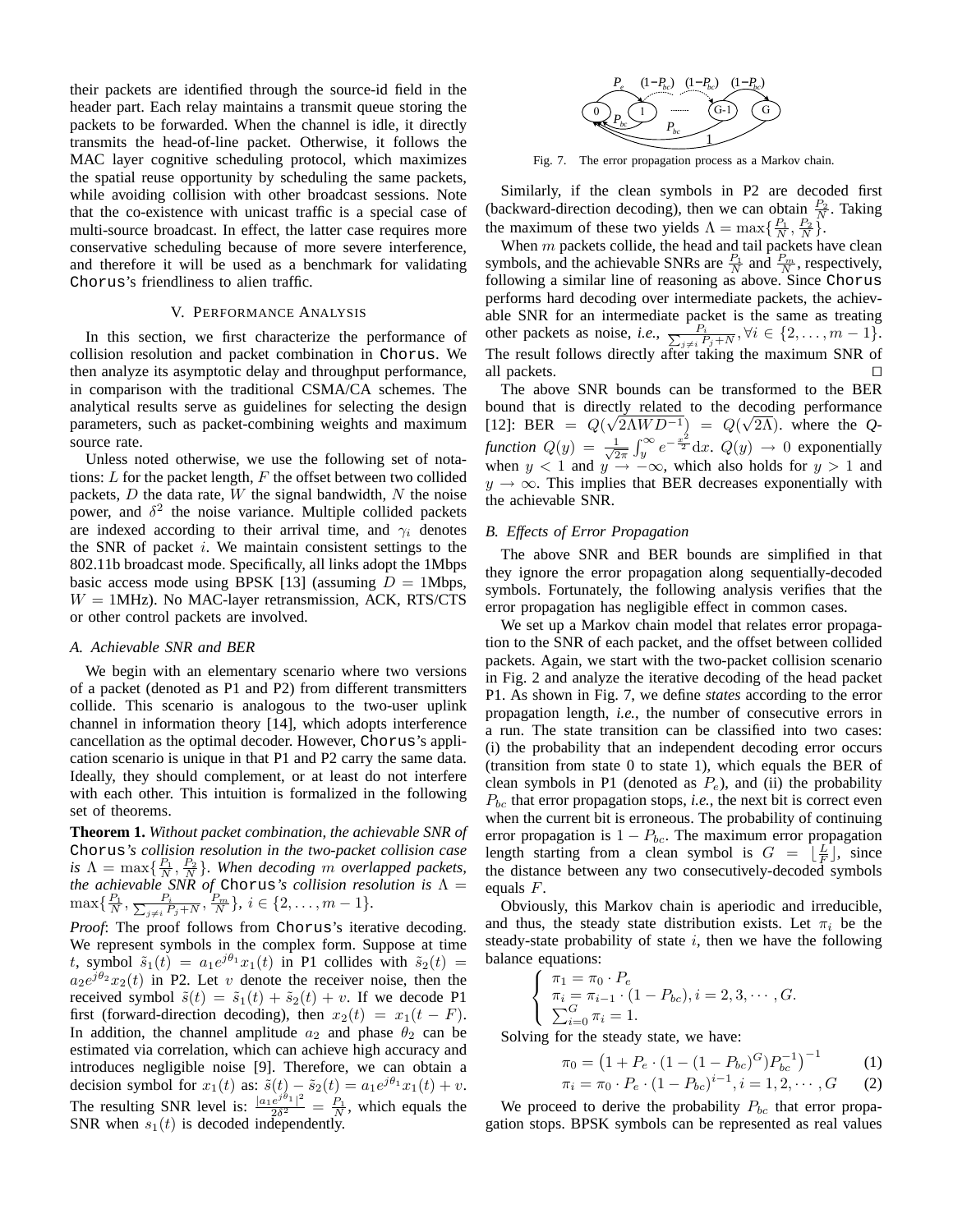subject to channel attenuation, since decoding only depends on the in-phase part of the received symbol. Back to the example in Fig. 2, suppose symbol  $C$  carries bit "0" (mapped to  $-1$  in BPSK), and the channel attenuation over C is  $X_a$ , then symbol C is represented as  $-X_c$ . Suppose symbol A' carries bit "1" (mapped to 1 in BPSK) with channel attenuation  $X_{a'}$ , then the collided symbol  $S = -X_c + X_{a'} + v$ , where v is the additive white Gaussion noise. In this case, Chorus should subtract  $X_{a'}$  from S. However, if the estimation of symbol A is incorrect, it will propagate to C via  $A'$ . Specifically, Chorus erroneously subtracts  $-X_{a'}$ , resulting in a decision value  $Y_c = -X_c + 2X_{a'} + v$ . Similarly, when A' carries bit "0" but Chorus estimates it as "1" via  $A$ , the resulting decision value is  $Y_c' = -X_c - 2X_a' + v$ . A symmetric argument applies to the case when symbol  $C$  carries bit "1". Therefore, the probability that collision resolution outputs a correct bit is:

$$
P_{bc} = 0.5P\{Y_c' < 0\} + 0.5P\{Y_c < 0\}
$$
\n
$$
= 0.5P\{w < 2X_{a'} + X_c\} + 0.5P\{w < X_c - 2X_{a'}\} \tag{3}
$$

The first term in Eq. (3) can be bounded as:

$$
P\{w < 2X_{a'} + X_c\} = 1 - P\{w \ge 2X_{a'} + X_c\}
$$
\n
$$
\ge 1 - \delta^2 (2X_{a'} + X_c)^{-2} \text{ (Chebyshev Inequality)}
$$
\n
$$
= 1 - (2\sqrt{2\gamma_2} + \sqrt{2\gamma_1})^{-2}.
$$

Both  $\gamma_1$  and  $\gamma_2$  are in normal scale, corresponding to practical log scale values ranging from 6dB and above [9]. Therefore, in the above equation, it is reasonable to assume  $\gamma_1 \gg 1, \gamma_2 \gg 1$ . Consequently,  $P\{w < 2X_{a'} + X_c\} \approx 1$ .

For the second term in Eq. (3), a closed-form estimation can be obtained:

$$
\Gamma = P\{w < X_c - 2X_{a'}\} = 1 - \frac{1}{\delta\sqrt{2\pi}} \int_{X_c - 2X_{a'}}^{\infty} e^{-\frac{u^2}{2\delta^2}} du
$$

$$
= 1 - \frac{1}{\sqrt{2\pi}} \int_{\sqrt{2\gamma_1} - 2\sqrt{2\gamma_2}}^{\infty} e^{-\frac{z^2}{2}} dz \ (note: z = \frac{u}{\delta})
$$

$$
= 1 - Q(\sqrt{2\gamma_1} - 2\sqrt{2\gamma_2})
$$

In practice, since the two packets are from two different transmitters, the difference between  $\gamma_1$  and  $\gamma_2$  is larger than 1, even in dB scale. Given the exponential decaying of the  $Q(\cdot)$ function (Sec.V-A), a practical estimation is  $\Gamma \approx 1$  if  $\gamma_1 \gg \gamma_2$ and  $\Gamma \approx 0$  if  $\gamma_1 \ll \gamma_2$ .

Combining the analysis of the two terms in Eq. (3), we have  $0.5 \leq P_{bc} \leq 1$ , and  $P_{bc}$  transits fast from 0.5 to 1 when  $\gamma_1 \ll 1$  $\gamma_2$ . This trend is also illustrated in Fig. 8.

Back to Eq. (1), we have  $\pi_0 \le (1 + P_e)^{-1} \approx 1 - P_e$ .  $\pi_0$  approximates this upper-bound as  $G \rightarrow 1$ , *i.e.*, the offset between the two packets approaches the packet size. Furthermore, in the common case  $G > 1$ , we have:

$$
\pi_0 \ge (1 + P_e P_{bc}^{-1})^{-1} \ge (1 + 2P_e)^{-1} > 1 - 2P_e \tag{4}
$$

Therefore, the bit error probability  $P'_e$  in iterative decoding is bounded as:

$$
P_e \le P'_e = 1 - \pi_0 < 2P_e \tag{5}
$$

In practice,  $P_e$  is typically below  $10^{-6}$ ; the packet length is around 1KB. Hence  $P'_e$  has similar effect on packet error rate (PER) as  $P_e$ , even when it approaches the upper bound. This means *the effects of error propagation on PER is negligible*, which will be further verified in our bit-level simulation.

Combining the bounds for  $P_{bc}$  and  $P_e$  with Eq. (2), we conclude that *while resolving a given collision, the error*



Fig. 8. Head packet's  $P_{bc}$ : the probability that error stops propagating to the next bit.

Fig. 9. Steady state distribution of error length.  $\gamma_1 = 10, \gamma_2 = 7$ . F  $\frac{L}{64}$ . Error length 0 is not shown.

*propagation probability decays exponentially with the error length* (also shown in Fig. 9). This is consistent with the empirical observation in [9]. The above reasoning can be straightforwardly extended to multi-packet collision resolution, where the probability that error stops propagating is also close to or larger than 0.5, because previous erroneous bit may strengthen the current bit with probability 0.5.

# *C. Optimal Packet Combination Weight*

When two or more versions of the same packet are received sequentially without any collision, no error propagation occurs. Intuitively, this happens when a small packet size is used. Error propagation is also negligible when the two packets have a large offset  $F$  close to packet length. In such cases, we can harvest the transmit diversity via weighted combination of the symbols in the received versions. The optimal weight is derived as follows.

**Theorem 2.** *Without error propagation, the optimal combination weight of packet i is*  $\gamma_i$ *. The resulting SNR equals*  $\sum_{i=1}^m \gamma_i$ *.* 

The proof is similar to the maximum ratio combining in multi-user communications [14], and is omitted due to space constraint. It should be noted that Theorem 2 does not hold when combining two or more iteratively-decoded packets with a small offset  $F$ , where error propagation occurs. In a high SNR region, the error propagation effect dominates the bit errors caused by noise, so the performance of the weighted combination can be worse than *selective combination*, *i.e.*, assigning weight 1 to the packet with the highest SNR, and 0 to all other packets. This intuition will be further justified via our simulation experiments.

## *D. Asymptotic Delay and Throughput*

We now analyze Chorus's network-level performance, including latency and throughput. To be consistent with existing asymptotic analysis [1], [2], [6], we assume perfect reception within the transmission range if no collision occurs. The network radius is  $r$ , *i.e.*, it spans  $r$  hops from the source to the receiver farthest away. Let  $h$  denote the size of Chorus preamble plus Chorus header, then we have the following asymptotic performance bound regarding broadcast latency and throughput.

**Theorem 3.** *The worst-case latency and throughput of* Chorus is  $\frac{r(L+h)}{D}$  and  $\frac{LD}{3(L+h)}$ , respectively.

*Proof*: The network can be divided into r rings centered around the source node. A trivial lower-bound on the latency is  $r\frac{L}{D}$ , *i.e.*, all nodes within the same ring transmit concurrently after the previous ring, and the packet is repeated exactly  $r$  times. However, this is only achievable when the cognitive sensing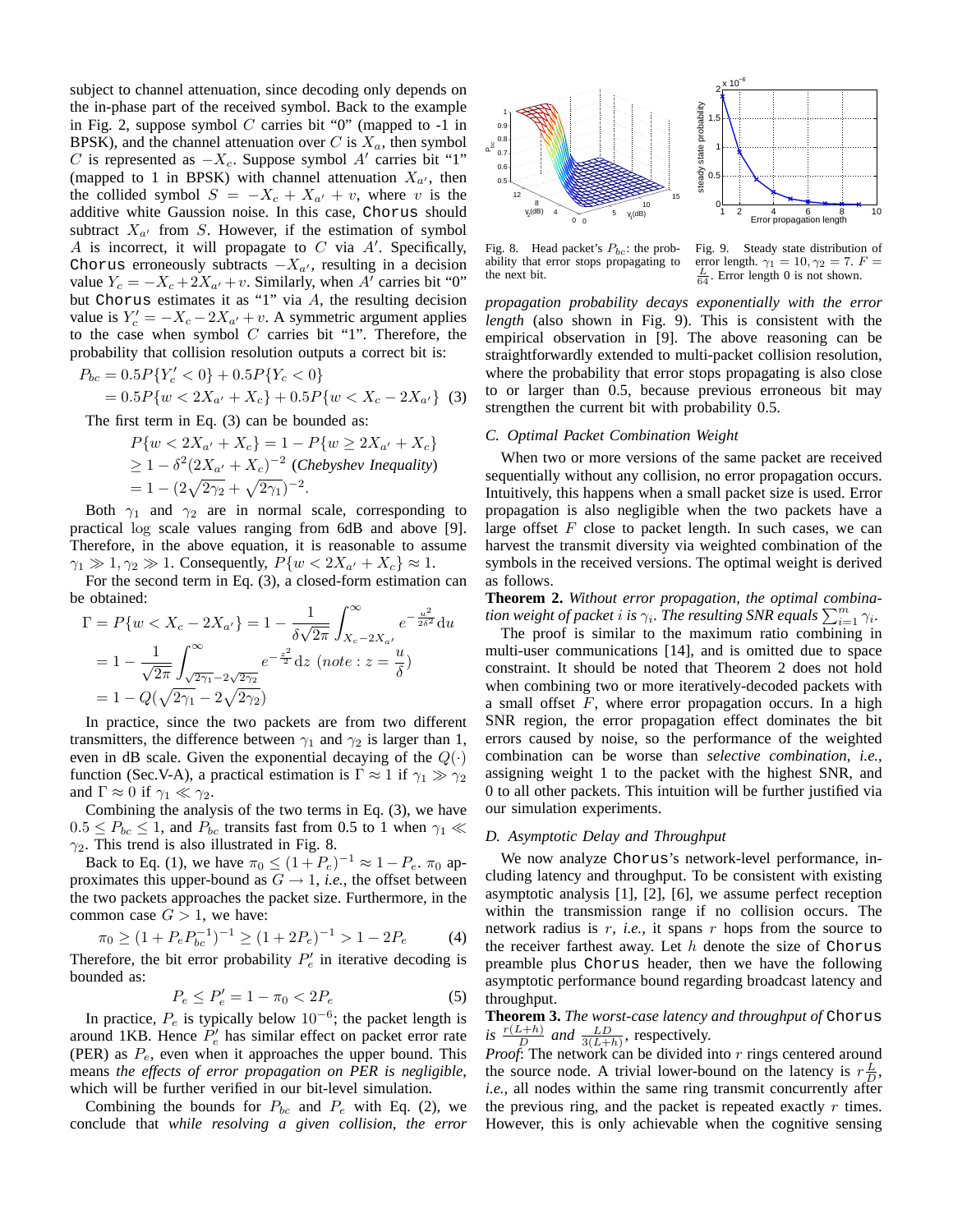

Fig. 10. The worst-case latency scenario in Chorus broadcast.

function is disabled. The worst-case scenario happens when cognitive sensing induces the longest delay between adjacent rings, as shown in Fig. 10. Specifically, at most a half of the nodes within each ring is transmitting while others within the same ring are transmitting. This induces latency equal to the duration of the Chorus preamble and header, which equals  $\frac{h}{D}$ . In addition, the latency can be repeated at most  $r$  times over the network, resulting in the worst-case latency  $r \frac{L+h}{D}$ .

In continuous broadcast, packets of different sequences must not collide as the collision cannot be resolved. To prevent such collisions, nodes within two hops cannot send different packets concurrently. Therefore, a new packet can be sent from the source only after the previous packets have propagated at least three hops away, which takes time  $3\frac{L+h}{D}$ . As a result, the amount of data transmitted within a unit time is:  $\frac{L}{3L+h}$ , which is equivalent to the broadcast throughput of Chorus.  $□$ 

From Theorem 3, we see that the asymptotic latency of Chorus satisfies  $\frac{rL}{D} \leq \Theta(r) \leq \frac{r(L+h)}{D}$  $\frac{D}{D}$ . Under a unit disk graph model, Chorus's latency can be close to the trivial lower bound  $\frac{r}{D}$ , since  $h \ll L$ . This is in sharp contrast with the  $\Omega(r \log n)$  latency for anonymous broadcast using CSMA/CA [6].

Theorem 3 also reveals that the maximum supportable source rate (or maximum throughput) of Chorus is insensitive to the network size. As a worst-case bound, it can be used to control the source rate in continuous broadcast, in order to prevent the collision between consecutive packets and avoid congestion.

#### VI. EXPERIMENTAL EVALUATION

We quantitatively evaluate the performance of Chorus in two steps. First, we use symbol-level simulation to verify the effectiveness of its collision-resolution scheme. Then, we introduce the implementation of Chorus based on the 802.11b module in ns-2, and evaluate its broadcast performance in largescale networks. The simulation experiments further justify our previous analysis.

## *A. Collision-Resolution Performance*

We implement a symbol-level simulator in Matlab. The symbols are represented as complex numbers, whose magnitude depends on the packet's SNR. We assume the receiver noise profile is AWGN, which is a typical approximation to the noise profile after receiver filtering and frequency compensation [9]. Given two or more collided packets, the simulator resolves the collision using Chorus's iterative decoding algorithm. The simulated receiver adopts a simple zero-forcing slicer which outputs a "0" bit if the decision symbol's real part is negative, and "1" otherwise. The signal bandwidth is set to 1MHz and data rate 1Mbps. The noise power density is  $10^{-11}$  W/Hz. We vary the received signal power to simulate the SNR range



Fig. 11. Symbol-level simulation of iterative decoding. The x-axis shows the SNR of the head packet. As an example illustration, the SNR of the tail packet is set to 3dB lower than that of the head packet. *no-collision* indicates the decoding performance when only the head packet presents.

between 0 and 15 dB. For each SNR value, we simulate  $5 \times 10^4$ collisions, each consisting of three copies of a randomlygenerated packet of length 1024B. The results trivially extend to general cases with an arbitrary number of packets and varying size. We focus on the head and tail packets since these two adopt iterative decoding while others use hard-decoding.

Fig. 11 illustrates the BER and PER of Chorus's iterative decoding algorithm. We observe close performance between Chorus's collision resolution and the case without any collision. This implies that the BER and PER degradation caused by error propagation is negligible under practical settings.

The SNR-weighted combination of decoded packets reduces BER at the low SNR region. However, at the high SNR region, it results in lower performance than selective combination, *i.e.*, assigning weight 1 to the packet with higher SNR, and 0 to the other. This is because as SNR increases, the error propagation effect dominates the additional diversity from weighted combination. An additional observation is that our analysis of error propagation (Sec. V) matches well with the symbol-level simulation. Therefore, it can be used as the packet reception model in network-level simulation of Chorus.

An additional observation from Fig. 11 is the impact of SNR on Chorus's performance. Inaccurate channel estimation reduces the SNR, thus increasing BER. Our previous analysis assumed accurate channel estimation during the iterative decoding. This is because Chorus detects and decodes collided packets with relatively high SNR, while treating undetectable packets as noise. In addition, channel estimation is usually realized via adaptive filtering [9], thus the noise added is much lower than ambient noise and interference.

## *B. Network-Level Performance*

We now evaluate the broadcast performance of Chorus. We implement the cognitive sensing and broadcast scheduling protocols based on the 802.11b module in ns-2. We adopt the collision-resolution module as the PHY-layer packet reception model. This module computes the SNR for a given collision pattern, following the analysis in Sec. V. The resultant SNR is then compared with the SNR threshold to determine whether the reception succeeds. We do not consider error propagation since it has negligible effect on PER, as shown in our previous analysis and simulation. We only use the selective combination when multi-packet collision occurs.

We use a typical CSMA/CA-based protocol, *Double-Coverage Broadcast* (DCB) [4] as a performance benchmark. In order to reduce the latency caused by redundant transmissions, DCB prunes the network topology, such that only those nodes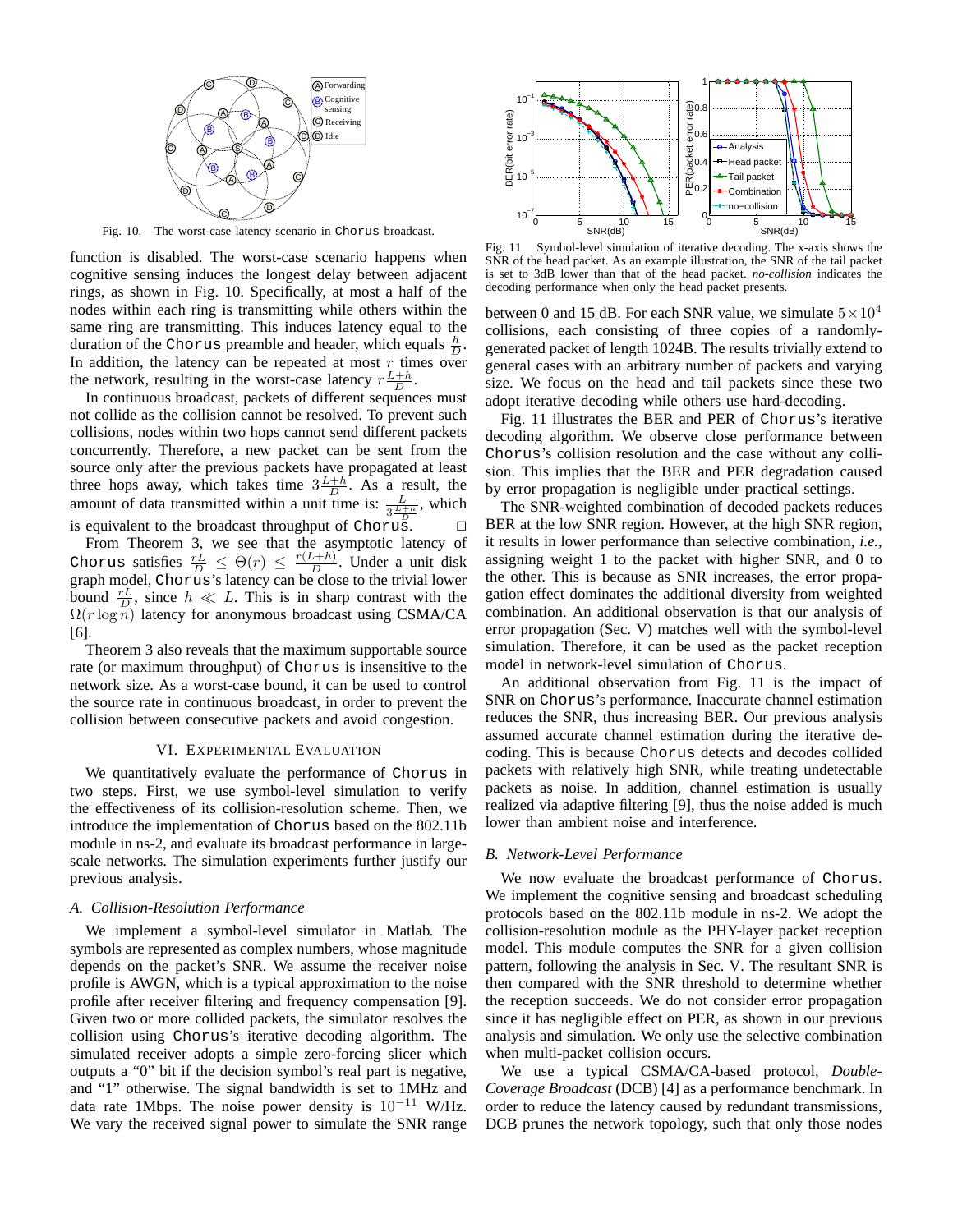

Fig. 12. The impact of link quality (reflected by  $\epsilon$ ) on latency and PDR. The error bars indicate variation over 30 random topologies.

with the potential to deliver packets to many downstream receivers will be selected. It further improves PDR by ensuring that each receiver is covered at least twice by other selected forwarders. DCB has been compared with a number of other CSMA/CA-based broadcast protocols and demonstrated superior performance.

We have implemented DCB based on the ns-2 802.11b MAC, following the specification of Algorithm 5 in [4]. Since it requires a strict definition of neighborhood, DCB assumes a transmission range exists, within which all nodes receive packets from the transmitter with the same probability. To improve accuracy while satisfying this requirement, we use the following channel model. We define transmission range at a distance where reception succeeds with an *edge reception probability*  $\epsilon$ . Within this range, the RSS follows the lognormal distribution [15], with mean 4 and std 5 (dB). This channel model represents a middle ground between the UDG and the log-normal shadowing model. When  $\epsilon$  is close to 1, it approaches the UDG model. As  $\epsilon$  approaches 0, it is equivalent to a shadowing model. For a given topology, as  $\epsilon$ decreases, the average link quality decreases. From the symbollevel simulation in Fig. 11, we observe a sharp decrease of PER beyond certain SNR. Therefore, it is reasonable to assume a SNR threshold exists, above which packets cannot be received. Given the edge reception probability  $\epsilon$  and noise power, the SNR threshold is calculated by inverting the lognormal function [15].

All experiments are repeated on 30 randomly-generated topologies with node degree ranging from 2 to 9. We measure PDR according to the fraction of nodes that successfully receive a packet, and latency the duration between its release and the last successful reception. Both the PDR and latency are averaged over 1000 packets for each topology, and evaluated with respect to: link quality (indicated by  $\epsilon$ ), network size, source rate and packet size. The typical settings are: source rate 1 pkt/s (packets/second), packet size 1KB, edge reception probability  $\epsilon = 0.5$ , network size (number of nodes) 100 with average node density 6. Unless noted otherwise, we isolate the effect of each factor by varying it while fixing others to the typical values.

Our experimental results on DCB are consistent with [4] at a high link quality, low source rate, small packet size and small network size. However, in the general case, DCB's performance degrades fast. In contrast, Chorus demonstrates significant advantages in all cases. We report the detailed experiments below.

*1) Link quality:* We vary the link quality by tuning the edge reception probability  $\epsilon$ . A higher  $\epsilon$  value implies a lower



Fig. 13. Scalability of the broadcast protocols as the topology size (number of nodes) grows.



Fig. 14. Sensitivity to source rate, which indicates the maximum supportable throughput of a broadcast protocol.

packet loss rate for average links in the network. As shown in Fig. 12, the PDR of both Chorus and DCB decreases with loss rate. However, Chorus is much less sensitive to the link condition, owing to the diversity provided by collision resolution. As  $\epsilon$  varies, Chorus's latency remains around 0.1 second, while DCB's latency varies from 0.12 to 0.3. More importantly, Chorus keeps more than 90% PDR under all link conditions, while DCB's average PDR drops from 90% to 20% as  $\epsilon$  decreases. Note that DCB's latency may drop as the link quality decreases. This is at the expense of severe packet losses as indicated by the decrease of PDR.

*2) Network size:* Sensitivity to network size indicates the scalability of the broadcast protocol. To quantify scalability of Chorus, we keep the average network density to 6 while increasing the total number of nodes in the network. The network radius grows accordingly. Fig. 13 plots the resulting latency and PDR. Chorus demonstrates negligible loss of PDR as the networks size grows. In addition, its latency is 75% lower than that of DCB. Consistent with the asymptotic analysis, its latency increases with the network size. However, the growth rate or sensitivity to network size is much lower than DCB.

*3) Source rate:* It is well-known that in end-to-end unicast or broadcast, the throughput drops when the source rate is too high and the network becomes congested. Therefore, the maximum supportable source rate reflects the maximum throughput of a broadcast protocol. In Fig. 14, we vary the rate at which the source node generates broadcast packets, and track the resulting latency and PDR. Both Chorus and DCB's PDR decreases abruptly beyond certain margins, which roughly indicate their supportable throughput. The supportable throughput of Chorus is around 20 pkts/second, in contrast to 1 pkt/second in DCB. In addition, DCB' latency increases from 0.1 second to 10 seconds as the source rate increases from 1 to 40 pkts/second, while Chorus maintains around 0.1 second latency across this range.

*4) Packet size:* Fig. 15 shows how packet size affects the broadcast performance when coupled with variation of source